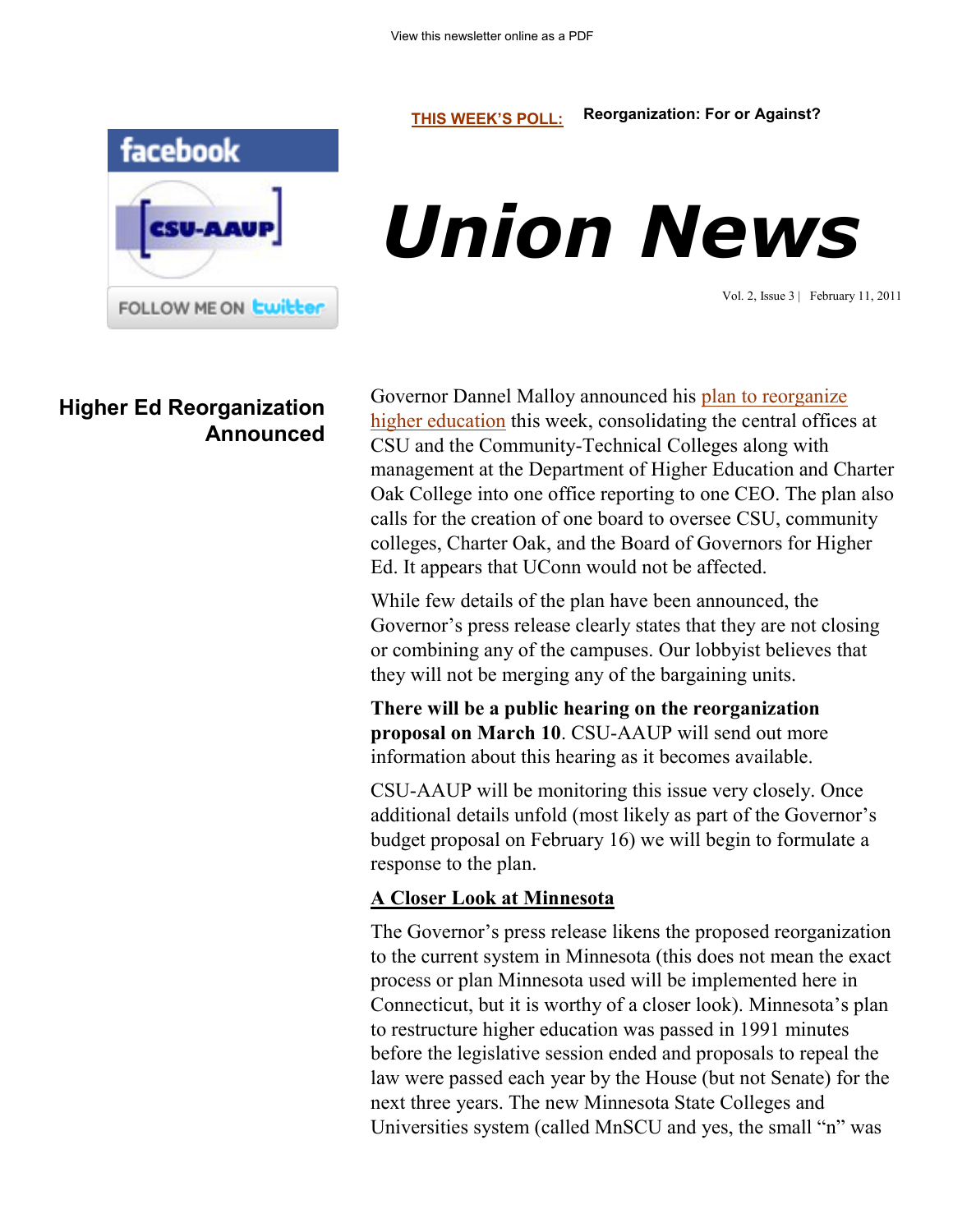added so people didn't refer to the system as "miscue") was implemented in 1995. The question of why merge is not easily answered, but it seems to be due mostly to the difficulties faced by students transferring, competition between the institutions for the same pool of students, and funding inequities between the institutions.

The four years during the passage and implementation were difficult as financial resources for the merger were limited at first, there was great uncertainty, and there were also three Chancellors in that four year period. However, delaying the implementation gave the system an opportunity to have staff from the various systems participate on task forces and make policy recommendations to the Board. It also gave the system time to modify the legislation to avoid potential problems.

The System is set up as follows:

-A 15 member Board of Trustees. Trustees are appointed by the Governor, with the advice and consent of the Senate. The board must include three students and a resident of each congressional district. The board has five committees: audit, educational policy, executive, finance/facilities policy, and personnel policy. The Board also employs a small staff. The Board not only appoints the Chancellor and Presidents but also all of the instructors and employees.

- The Chancellor and Central Office. The chancellor serves as chief administrative officer and has responsibility for a wide range of tasks related to system management, budgeting, and planning. The Central Office also employs three vice chancellors (academic and student affairs, finance, and human resources), and a central office staff of 325 employees.

- Institutions. There are currently 35 institutions, each with its own President, on 53 campuses.

Praise for the Merger:

- The merger has helped make it easier for students to transfer credits

- The merger contributed to improved financial oversight of institutions, the creation of 11 consolidated community and technical colleges, and improved working relationships among staff from various colleges and universities.

- MnSCU is the largest employer in state government and therefore has a lot of lobbing power.